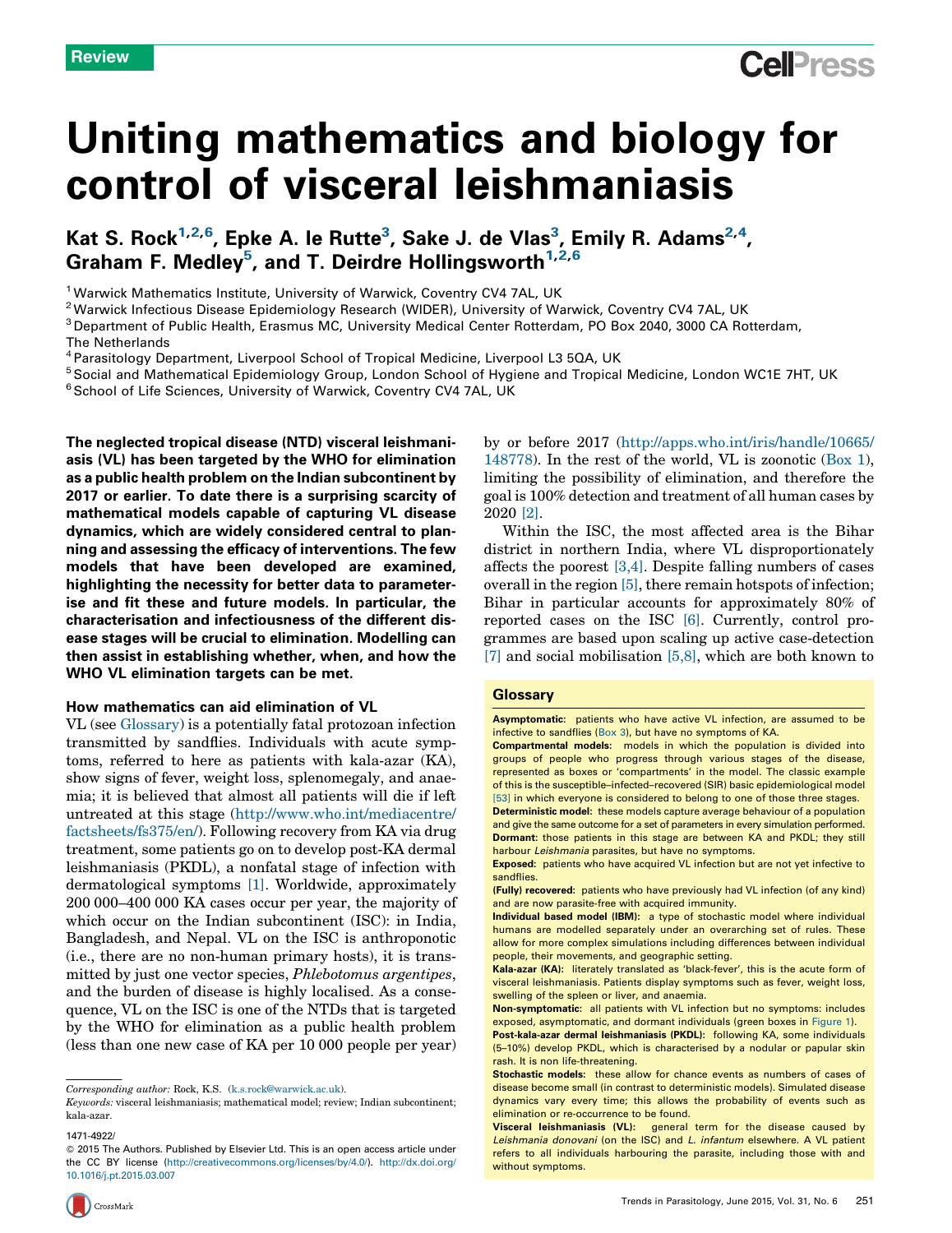#### <span id="page-1-0"></span>Box 1. What can we learn from VL in other regions?

The global picture: there are two types of parasite which cause VL: Leishmania donovani and L. infantum. L. donovani is transmitted on the ISC and East Africa and is the focus of this review. L. infantum is responsible for most other VL infection, although some countries have had outbreaks of disease due to both species [\[54\].](#page-8-0) The ISC has the highest number of VL cases (58% of cases in 2012), followed by East Africa (29%) and Brazil (8%) (<http://www.who.int/research/en/>). (i) Zoonotic transmission

Transmission of VL that affects animals is largely associated with L. infantum and is called zoonotic (ZVL). L donovani has been found in animals in East Africa; however, it is considered to have no animal reservoir on the ISC [\[55,56\].](#page-8-0) In Brazil, high levels of infection occur in dog populations (canine or CVL), and transmission between these populations and sandflies is thought to drive VL transmission to humans.

(ii) Targeting the animal reservoir

Where there is ZVL, the animal reservoir provides important opportunities for intervention, many of which have been modelled (see [Table](#page-2-0) 1 in main text). The control measures used are largely inappropriate for consideration in the human population and include strategies such as insecticidal dog collars and culling, which reduce the force of infection towards humans. Despite the crucial differences between these two types of disease, lessons can be learnt (below), which can help in the future modelling of VL on the ISC.

(iii) Parasite burden and transmission

Interestingly, as in humans, many PCR-positive dogs are also asymptomatic, and this has been reflected in models of CVL [\[57–59\].](#page-8-0) Different methods were used to compartmentalise the dog population; either from clinical signs (i.e., symptomatic/ asymptomatic) or by infectivity of dogs to sandflies (i.e., everinfectious/never-infectious). Clinical status has been suggested as a proxy for infectivity, as it has in humans, with one study indicating that non-symptomatic infected dogs were around threefold less infectious to sandflies than infected dogs with multiple clinical signs of VL infection [\[58\]](#page-8-0). However, an individual dog's parasite burden also appears to be highly correlated with relative infectivity, even if asymptomatic [\[58,60\],](#page-8-0) and this may be a better quantitative marker for infectiousness in future models.

(iv) Diagnostics

Modelling of CVL in Brazil [\[59\]](#page-8-0) indicates that high-specificity diagnostics are crucial to correctly identify infectious individuals and intervene to reduce transmission. This provides a modelling framework which could be adapted to explore the issues of sensitivity/specificity of human diagnostics on the ISC.

be beneficial in reducing VL. Another essential part of intervention programmes is vector control, usually through indoor residual spraying (IRS) [\[9\];](#page-7-0) however, it is not clear whether additional control measures are necessary.

To ensure the success of the interventions in reaching the WHO goals, it is vital to be able to examine critically and quantitatively the outcome of different interventions and to make quantitative assessments which will help in the fight against this disease, particularly in the context of limited resources and over a relatively short timescale. Mathematical modelling provides tools to help evaluate interventions to indicate both the intensity and timescale over which an intervention might have to be carried out. Modelling can also inform how long surveillance should be in operation before elimination can be confirmed and how elimination might be sustained. Therefore, it is important to understand the limitations of existing models of VL on the ISC, and how better data can improve the models and generate results that are more directly useful for policy. Insights from mathematical modelling studies are summarised here through a literature review, and the differences in results or limitations are explained such that lessons can be learnt for future models and current knowledge gaps are identified.

#### Current state of mathematical modelling of VL

A thorough literature review was conducted to find all mathematical transmission models of VL (further details are given in the supplementary material online). Twentyfour papers addressing relevant modelling of VL are summarised in [Table](#page-2-0) 1. Of these, only seven focused on the ISC; the remainder mostly addressed transmission between dogs in Brazil or France. These zoonotic papers were included because of the cross-applicable insights that they give  $(Box 1)$ . Many of the articles were by the same authors and thus there is a distinct overlap between many models. For example, three of the most recent VL modelling papers on the ISC were based on the same model [\[10–12\]](#page-7-0). The models were rarely validated against recent data, with the exception on the ISC being the papers by Stauch et al. [\[10–](#page-7-0) [12\]](#page-7-0) and, to some extent, Mubayi et al. [\[13\]](#page-7-0).

The models used a range of different assumptions regarding disease progression in humans, the intensity of transmission, and the role of sandflies (discussed below). Only two studies explicitly considered spatial aspects of transmission [\[14,15\].](#page-7-0)

The authors modelled a range of potential control strategies to simulate the possible effects of intervention strategies. On the ISC, treatment was modelled explicitly in all but one paper (which is based on historical trends [\[16\]\)](#page-7-0) because this is the current course of action upon a diagnosis of VL. Two papers (by the same group  $[10,11]$ ) explored the impact of vector control on disease prevalence, and one article computed the cost-effectiveness of a vaccine, should one be developed [\[17\].](#page-7-0)

#### Natural history of infection

An important difference between the models is the varying assumptions about how the disease progresses, including the probability of symptoms, the time between infection and symptoms, and the dynamics post-treatment. The limited knowledge about this process, also known as the natural history of the infection, will affect the interpretation of model results and, therefore, they are discussed in some detail here. There exists a general understanding of the clinical progression of VL, but few datasets can assist in quantifying the rates of progression or the probability of different events. In general, following infection, most individuals remain non-symptomatic [\[18\]](#page-7-0) whereas a few develop KA. Those with KA have a high mortality rate in the absence of treatment, often quoted in the literature to be up to 100% within 2 years [\[2\]](#page-7-0). Relapses of KA sometimes occur following treatment and this can be triggered by HIV coinfection [\[19,20\].](#page-7-0) After successful treatment, patients with KA recover, but this can be followed by the onset of PKDL, possibly preceded by a period of dormancy of the intracellular parasite. Unlike KA, PKDL is characterised by a nodular or papular skin rash, has no associated mortality and symptoms are dermatological. The occurrence of PKDL varies geographically: 5–10% of cases on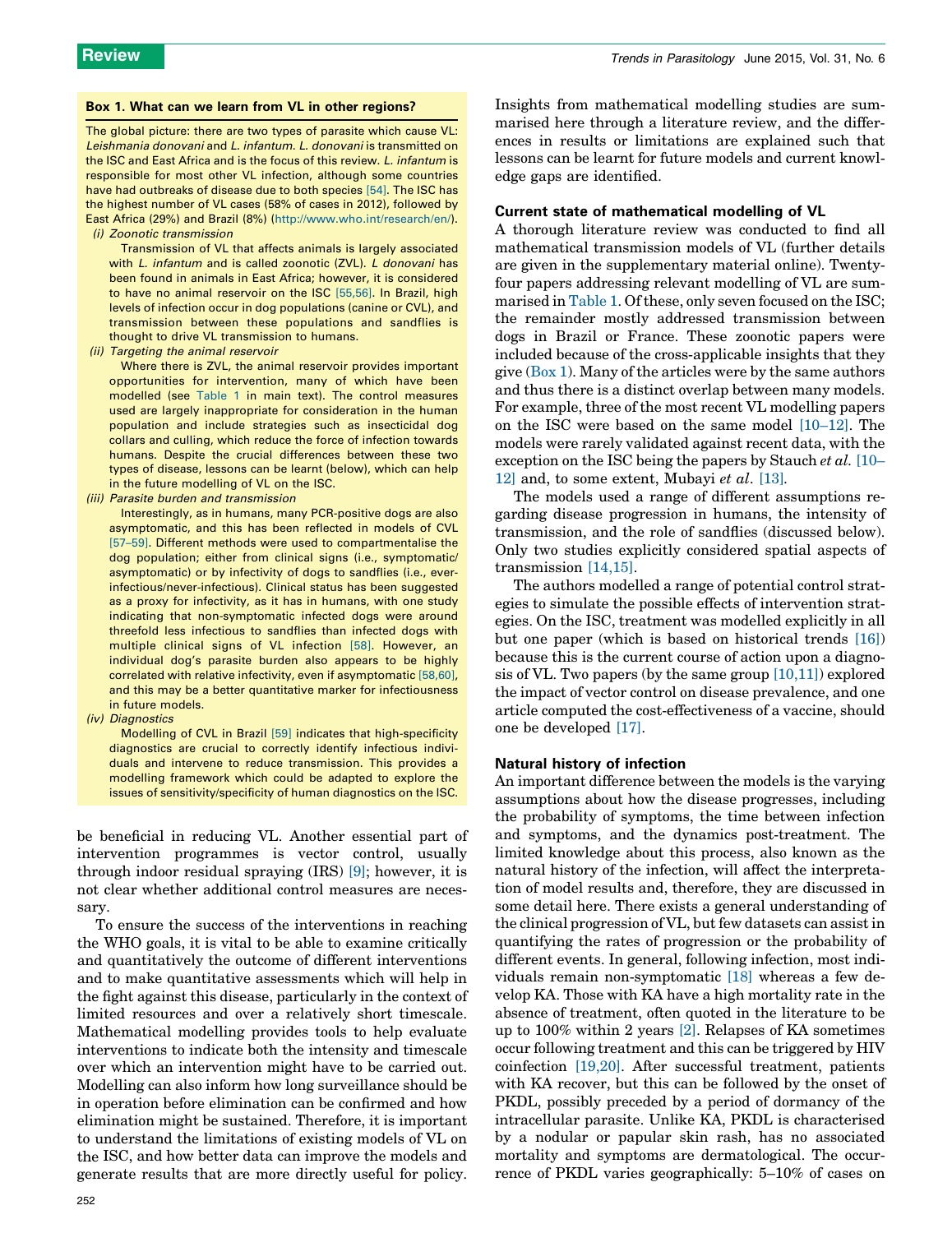|                        | <b>Refs</b>                  |       |            |                |                          |                |                     |                     |                         |                |             |                    |            |                |                |                |                |         |                     |                          |            |                          |                |               |
|------------------------|------------------------------|-------|------------|----------------|--------------------------|----------------|---------------------|---------------------|-------------------------|----------------|-------------|--------------------|------------|----------------|----------------|----------------|----------------|---------|---------------------|--------------------------|------------|--------------------------|----------------|---------------|
|                        | <b>Anthroponotic studies</b> |       |            |                |                          |                |                     |                     | <b>Zoonotic studies</b> |                |             |                    |            |                |                |                |                |         |                     |                          |            |                          |                |               |
|                        | $[16]$                       | [61]  | $[13]$     | [62]           | $[10]$ <sup>a</sup> [17] |                | $[12]$ <sup>a</sup> | $[11]$ <sup>a</sup> | [63]                    |                | $[57]$ [40] | [64]               | [65]       | $[41]$         | $[58]$         | [66]           | $[67]$         | $[42]$  | $[28]$ <sup>b</sup> | $[29]^{\rm b}$           | [14]       | $[15]$ <sup>b</sup>      | [68]           | $[59]$        |
| <b>Model structure</b> |                              |       |            |                |                          |                |                     |                     |                         |                |             |                    |            |                |                |                |                |         |                     |                          |            |                          |                |               |
| Deterministic          | $\mathbf{v}^{\circ}$         |       | $\sqrt{ }$ |                | $\overline{v}$           |                | مما                 |                     | مما                     | مما            |             | مما                | مما        |                | مما            | مما            | مما            | مما     | $\overline{v}$      | $\sqrt{ }$               |            | مما                      | مما            | مما           |
| Host-only              | $\sqrt{ }$                   | مما   |            | $\overline{v}$ |                          | مم             |                     |                     | $\overline{v}$          |                |             | $\sqrt{ }$         | مما        | مما            | $\overline{v}$ |                | $\overline{v}$ |         |                     |                          |            |                          |                | مما           |
| <b>Assumption</b>      |                              |       |            |                |                          |                |                     |                     |                         |                |             |                    |            |                |                |                |                |         |                     |                          |            |                          |                |               |
| Asymptomatic humans    |                              |       |            |                | $\overline{v}$           | مما            | مما                 | $\overline{v}$      |                         |                |             |                    |            |                |                |                |                |         |                     |                          |            |                          |                |               |
| <b>PKDL</b>            |                              |       |            |                | ↙                        | مما            | ممتل                | $\overline{v}$      |                         |                |             |                    |            |                |                |                |                |         | ↙                   | $\overline{v}$           |            | $\overline{v}$           |                |               |
| Humans                 | $\sqrt{ }$                   | مما   | ممر        | مما            | مم                       | مما            | مم                  | مما                 |                         |                |             |                    |            |                |                |                |                |         | مما                 | $\sqrt{ }$               |            | مما                      | مما            |               |
| Asymptomatic dogs      |                              |       |            |                |                          |                |                     |                     |                         | $\overline{v}$ |             |                    |            |                | مما            |                |                |         |                     |                          |            |                          |                | $\sqrt{ }$    |
| Spatial aspects        |                              |       |            |                |                          |                |                     |                     |                         |                |             |                    |            |                |                |                |                |         |                     |                          | $\sqrt{ }$ | مم                       |                |               |
| Seasonality            |                              |       |            |                |                          |                |                     |                     |                         |                | $\sqrt{ }$  |                    | $\sqrt{ }$ | $\overline{v}$ |                |                |                | مما     |                     |                          |            |                          |                |               |
| Intervention           |                              |       |            |                |                          |                |                     |                     |                         |                |             |                    |            |                |                |                |                |         |                     |                          |            |                          |                |               |
| Human treatment        |                              | مما   |            |                |                          |                | مم                  | $\overline{v}$      |                         |                |             |                    |            |                |                |                |                |         | ✔                   | $\overline{v}$           |            | $\overline{v}$           |                |               |
| Human vaccination      |                              |       |            |                |                          | $\overline{v}$ |                     |                     |                         |                |             | $\overline{v}$     |            |                |                |                |                |         |                     |                          |            | $\overline{v}$           |                |               |
| Vector control         |                              |       |            |                | $\sqrt{ }$               |                |                     | $\overline{v}$      |                         |                |             | $\overline{v}$     |            |                |                |                |                |         |                     | $\sqrt{ }$               |            |                          | مما            |               |
| Dog culling            |                              |       |            |                |                          |                |                     |                     |                         |                |             |                    |            |                | ➤              | مما            | $\overline{v}$ |         |                     |                          |            |                          | ✔              | مما           |
| Dog collar             |                              |       |            |                |                          |                |                     |                     |                         |                |             |                    |            |                |                | $\overline{v}$ |                |         |                     |                          |            |                          | $\overline{v}$ |               |
| Dog treatment          |                              |       |            |                |                          |                |                     |                     |                         |                |             | $\overline{v}$     |            |                |                |                |                |         |                     |                          | $*$        |                          | $\sqrt{ }$     |               |
| Dog vaccination        |                              |       |            |                |                          |                |                     |                     |                         |                |             | $\overline{v}$     |            |                |                |                |                |         |                     |                          |            |                          | $\overline{v}$ |               |
| Region                 | India                        | Sudan | India      | <b>ISC</b>     | <b>ISC</b>               | India          | India ISC           |                     | France                  |                |             | Brazil/ -<br>Malta |            | <b>Brazil</b>  | <b>Brazil</b>  | <b>Brazil</b>  | <b>Brazil</b>  | Morocco | Sudan               | $\overline{\phantom{0}}$ | France     | $\overline{\phantom{a}}$ | <b>Brazil</b>  | <b>Brazil</b> |

### <span id="page-2-0"></span>Table 1. Summary of VL modelling papers

 $a$ Denotes studies by Stauch et al. that use the same basic model.

 $b$ Denotes studies by ELmojtaba et al. that use the same basic model.

for included in model;  $\dagger$ , dead-end hosts; \*, implicitly included in other terms;  $-$ , unclear or unknown region.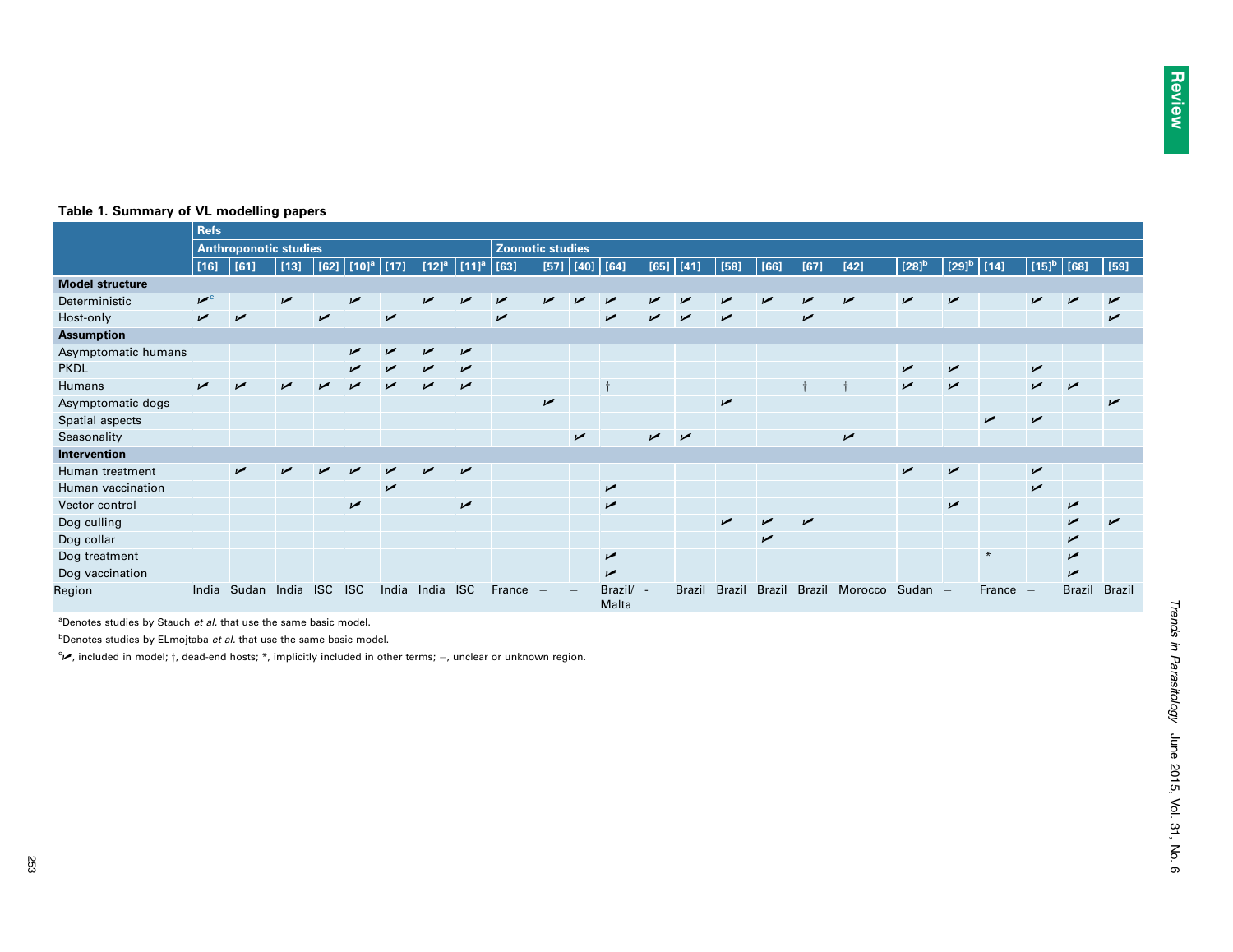<span id="page-3-0"></span>ISC [\[1\]](#page-7-0) and in up to 60% of cases in East Africa [\[21\].](#page-7-0) Approximately 10% of PKDL cases occur in individuals with no history of KA, and occasionally it occurs concurrently with KA [\[22,23\]](#page-7-0).

The gold standard diagnostic for KA is parasitological diagnosis of splenic aspirates, bone marrow, and lymph node samples, with decreasing sensitivity, respectively. Recently, rapid serological diagnostic tests [\[24,25\]](#page-7-0) mainly based on the rK39 antigen have been developed and are implemented as primary diagnostic tools on ISC because of their high sensitivity when combined with clinical symptoms. The direct agglutination test (DAT) is an alternative serological test that has been proposed as an assay to detect asymptomatic humans. Recently, it was suggested that humans that are highly reactive to DAT have a greater propensity to progress to symptomatic KA than those with lower responses [\[6\].](#page-7-0) The leishmanin skin test (LST) also measures serological response to infection and is seen as a marker of exposure to infection, which is important for understanding transmission but is not used in clinical practice. Currently, it is unclear whether detection of asymptomatic patients can be performed by measuring the serological response to infection alone. Therefore, molecular tests, mainly PCR, based on the detection of parasitic DNA might be an alternative tool to detect humans who are actively infected rather than only exposed to disease [\[26\].](#page-8-0) It is important that the VL research community focuses on the use of diagnostic tools for the detection of asymptomatic cases such that clarity is reached on a possible algorithm to detect infectious patients who are not showing symptoms.

#### Modelling the natural history of infection

Most VL models are 'compartmental' models, which means that hosts pass through various 'stages' of the disease at different rates. A model can be constructed in which the assumptions are closely tied to current understanding of the biology. For example, the natural history outlined above can be represented by a flow diagram (Figure 1) with the model tracking the number of individuals in each disease stage; the different rates of moving between stages, such as the average time between KA and PKDL, are defined either directly from knowledge of the disease or by fitting the model to data.

Models of VL do not include all of the known complexity of VL biology, mainly because of a lack of data to define the stages, quantify the rates of progression between stages, and chart the time-evolving distribution of the infected population between stages. Basic models including key aspects of VL transmission, guided by available data and a particular policy or research question, can yield invaluable insights.

For the ISC, the simplest model structure was the susceptible–infected–recovered (SIR) progression as-sumed by Dye and Wolpert [\[16\]](#page-7-0) (Figure S1 in the supplementary material online). This model was used to explain the historical disease dynamics of VL in India between 1875 and 1950. Although the model is unsophisticated and omits much of the currently known biological process of VL infection, it was effectively fitted to longitudinal incidence data, and the intrinsic processes were able to account for the timings of the long interepidemic periods that are characteristic of VL. A slightly more complex model was that of Mubayi et al. which included a more realistic latency period distribution, but did not include PKDL [\[13\]](#page-7-0).

The probability and timing of PKDL following KA are key assumptions for interpreting surveillance data and in using models to make projections. The occurrence of PKDL is thought to be governed by several factors, including the choice of drugs and adherence to treatment [\[27\].](#page-8-0) Some modellers (ELmojtaba et al. [\[15,28,29\]](#page-7-0), Stauch et al. [\[10–](#page-7-0) [12\]](#page-7-0), and Lee et al. [\[17\]\)](#page-7-0) incorporated the potential progression to PKDL infection following KA in humans via the addition of another infective stage (Figure S2). This enables one not only to observe the effect of different treatment rates upon the two different types of disease



Figure 1. Compartmental diagram showing possible visceral leishmaniasis (VL) progression paths. Differently coloured boxes denote humans at various stages of VL infection: blue for no current infection, green for non-symptomatic but infected humans, and red for symptomatic individuals. Yellow boxes represent sandflies with and without infection. The orange box indicates all human stages that are infected and that might be infective to sandflies (with likely varying intensities). Broken lines indicate the direction of transmission between humans and sandflies, whereas unbroken lines show possible progression paths through different disease stages. Abbreviations: KA, kala-azar; PKDL, post-KA dermal leishmaniasis.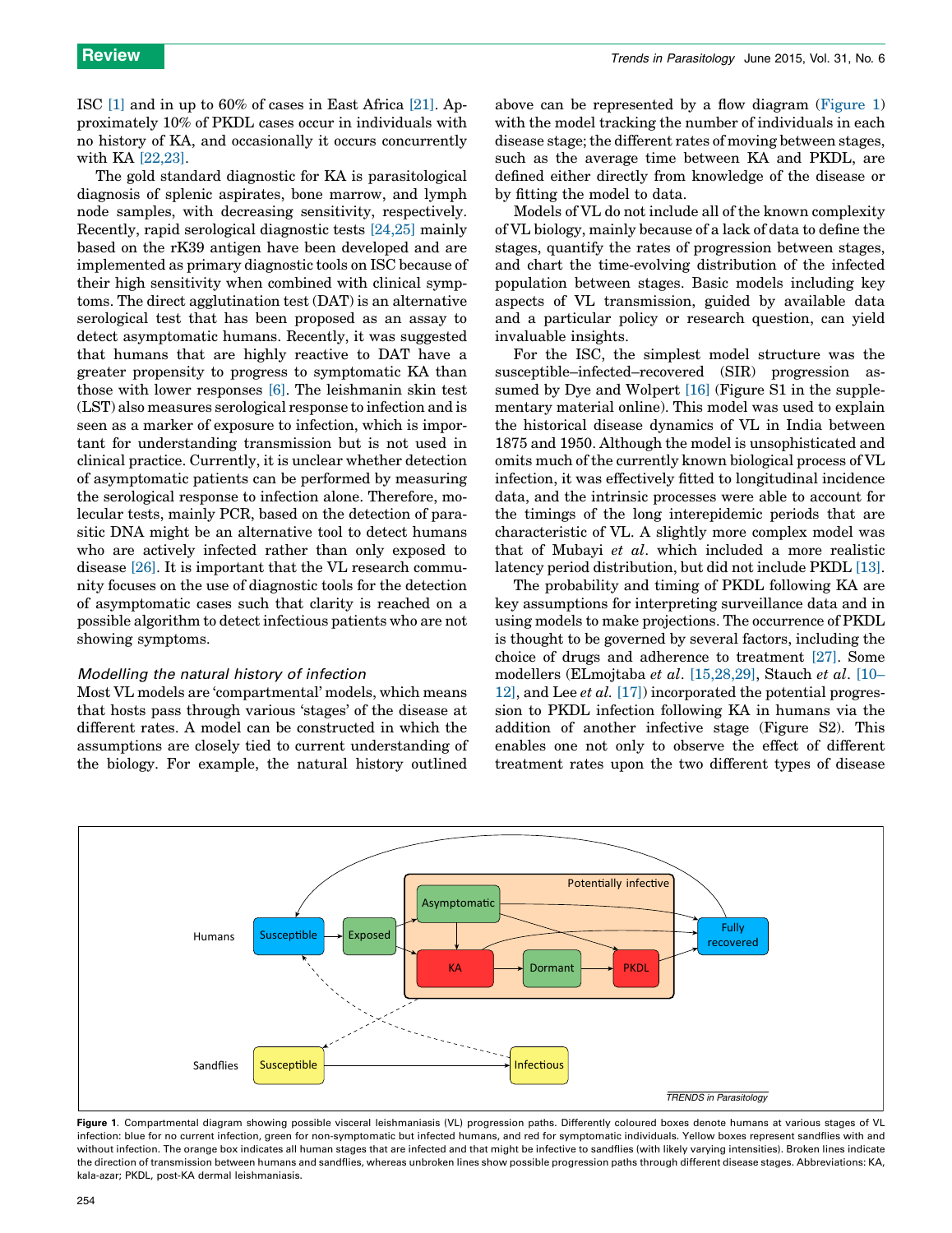<span id="page-4-0"></span>but also to examine how treatments that reduce the probability of developing PKDL might affect infection dynamics and prevalence.

Inclusion of a dormancy period between KA and the onset of possible PKDL ([Figure](#page-3-0) 1) was used by two groups (Stauch *et al.* [\[10–12\]](#page-7-0) and Lee *et al.* [\[17\]](#page-7-0)) to reflect the longer duration of this period on the ISC [\[27\]](#page-8-0).

Although the different stages of infection are loosely based on current understanding of the clinical stages, the precise definition of each stage in the model depends upon the data used. For example, a KA case might be any KA case, or it might be a diagnosed KA case in a particular healthcare setting. Stauch *et al.* [\[10–12\]](#page-7-0) particularly modelled the KALANET trial [\[30\];](#page-8-0) this trial evaluated the efficacy, acceptability, and cost-effectiveness of long-lasting insecticidal bed nets for the prevention of visceral leishmaniasis through a community intervention trial in the endemic Bihar focus ([http://www.kalanet.info\)](http://www.kalanet.info/). Diagnosis of VL infection was made by three tests (PCR/DAT/ LST described in Table S1). The study revealed no significant impact of bed nets [\[72\],](#page-8-0) but it suggested that incidence of asymptomatic Leishmania donovani infection in VL high-endemic foci is ninefold more frequent than incident VL disease [\[31\]](#page-8-0).

Stauch *et al.*, therefore, were able to partition the different stages of infection by their diagnostic status under the three tests, in addition to symptoms, and treatment. Although this method of compartmentalisation is only subtly different from that general framework described above, the stratification by different diagnostic tests structures the model slightly differently, with, for example, four different 'recovered' stages by diagnostic status [\[10–12\]](#page-7-0).

Given the availability of detailed data on diagnostic outcomes, the Stauch et al. model included asymptomatic individuals who tested positive with any of the three tests but were unaware of their infection status in the absence of diagnostic tests (Figure S3). The fact that asymptomatic individuals can test positive leads to the question of their

infectivity to sandflies and of their role in the transmission cycle (see below) and the specificity of the tests used.

An area of much debate in the VL research community is the existence and action of immunity, which is currently considered as a gap in our knowledge of VL [\[32,33\].](#page-8-0) The models of Stauch et al. are the only ones to feature a return to susceptibility after recovery from either KA or PKDL. Under this model, immunity from reinfection lasts approximately 307 days, which is short in comparison to the lifelong immunity assumed by other authors [\[10–12\].](#page-7-0)

Different modellers have not only made different assumptions about the natural history of VL but, importantly, also used different parameter ranges. The huge variability in parameters and their values (Table S2) is attributable not only to the underlying model structures but also to the uncertainty in many factors in transmission and progression, such as rates or probabilities, which are either hard to measure or vary by region. Access to more detailed datasets using modern diagnostics is essential to revolutionise the study of VL transmission dynamics and the utility of models to inform policy.

#### Transmission of VL

During the different stages of VL infection, individuals harbour different levels of the parasite in their peripheral blood and lymphatic systems [\[26\].](#page-8-0) Given that there is apparently no sterile cure, once someone is infected they can be infectious to sandflies throughout their lifetime, including during the dormancy period before PKDL and once PKDL develops (orange box in Figure 2). In particular, PKDL nodules are known to contain a detectable parasitic load, implying potential significant infectivity [\[34\]](#page-8-0).

Both asymptomatic humans ([Box](#page-5-0) 2) and those with PKDL are unlikely to seek medical advice or treatment [\[35\]](#page-8-0) owing to the costs of treatment and the fact that neither condition causes any physical limitation [\[36\];](#page-8-0) these individuals are therefore behaviourally distinct from those



Figure 2. Main ways to interrupt the transmission cycle of visceral leishmaniasis (VL) through interventions. Orange shows the effect of standard (first- or second-line) treatment of symptomatic individuals. Pink shows the effect of vector controls. Grey shows the potential effect of bed nets. Purple shows the effect of a (potential) human vaccine or other prophylactic intervention.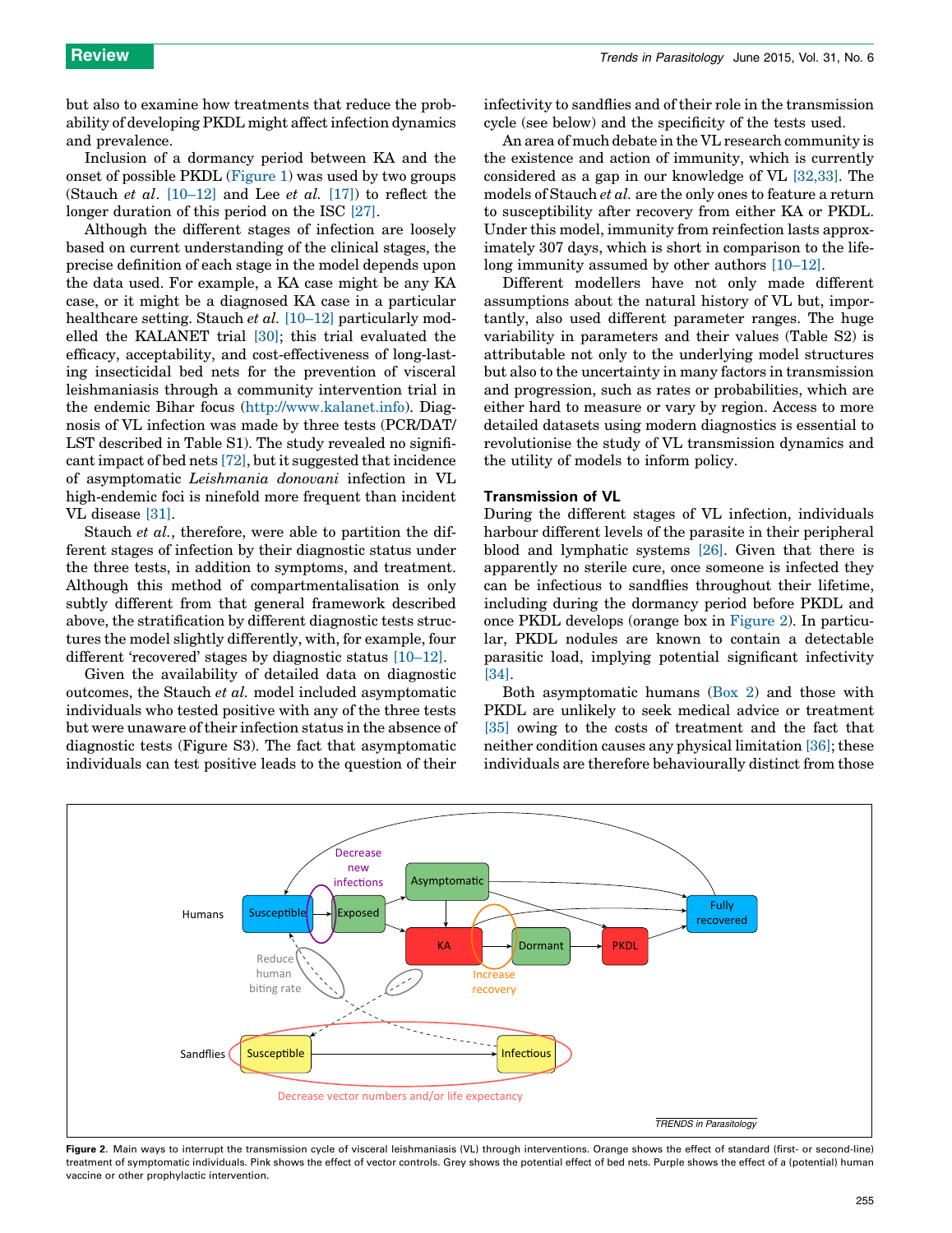#### <span id="page-5-0"></span>Box 2. What is an asymptomatic VL case?

The green boxes in [Figure](#page-3-0) 1 in main text identify infected individuals without symptoms. Identifying this group of non-symptomatic humans in cross-sectional or longitudinal studies is difficult because of contradictory diagnostic results [\[6\]](#page-7-0). For the purposes of transmission modelling, the subsets of these (termed here as exposed, asymptomatic, and dormant) are different because only those within the orange box can contribute to onwards infection.

There is ambiguity in the term 'asymptomatic' as it is used in the context of VL. It can include or exclude those humans with subsymptomatic early infection, non-symptomatic early infection, as well as post-treatment or recovery dormancy. From an epidemiological perspective, the term is used for individuals who display no outward symptoms of VL infection but do harbour parasites. For the purposes of this review and to assist in future modelling studies, the term 'asymptomatic' is used here to describe the subset of these humans capable of contributing towards transmission. Non-symptomatics are identified together with asymptomatics in some types of data collection, but in terms of transmission models they are entirely distinct or absent, with no role in transmission. This distinction is made because of the difficulty in separating exposed, uninfected, possibly seropositive, individuals from subpatent infections in cross-sectional studies because of conflicting diagnostic results (see main text). The definition of these groups by particular diagnostics is an area of ongoing research and debate, which future xenodiagnostic studies will clarify; these studies involve exposing vectors to blood containing various levels of parasites and then establishing infection probabilities.

with KA. Current active case detection relies on finding KA symptoms before testing and, therefore, humans who are asymptomatic are missed. The WHO has recommended various regimens for PKDL based on geographical location, but each has a long course and is associated with toxicities [\[37\]](#page-8-0). In resource-poor settings, where VL is most prevalent, these long parenteral regimens invariably lead to either non-acceptance or poor compliance [\[38\]](#page-8-0).

#### Infectivity to vectors

The infectivity of humans in different disease stages was only identified in one model in which the authors explicitly modelled asymptomatic humans with a decreased infectivity within the transmission cycle [\[10–12\]](#page-7-0) (Box 3). Currently, only two groups  $([10-12]$  and  $[15,28,29]$ ) have incorporated PKDL into transmission models by assuming comparable infectivity of KA- and PKDL-infected humans because of lack of evidence to the contrary. The models with an interim dormancy period before the onset of PKDL [\[10–](#page-7-0) [12\]](#page-7-0) assumed that, during this time, the human host is not infective to sandflies, whereas the other models [\[15,28,29\]](#page-7-0) assumed that individuals progress straight from KA to PKDL, and are infective to sandflies throughout.

The cost–benefit analysis model [\[17\]](#page-7-0) included both asymptomatic humans and those with PKDL but, because a constant force of infection was used, the role of these patients towards onwards infection cannot be discerned.

These assumptions on the infectivity of asymptomatic humans and patients with PKDL are crucial in determining the estimated efficacy of increased detection and treatment of patients with KA. If there is a large asymptomatic population, as indicated in the literature [\[31\],](#page-8-0) then they will probably lead to most of the onwards infection, even with low infectivity, as might be the case with malaria [\[39\]](#page-8-0). It could be argued that the decline in cases in Nepal

#### Box 3. Relative infectivity of asymptomatic humans

In the model by Stauch et al. [\[10–12\]](#page-7-0), PCR- and/or DAT-seropositive individuals, who are not symptomatic (termed 'asymptomatics' in the papers), included both pre-KA patients and non-KA individuals. These persons were estimated to be 40–80-fold less infective to sandflies than their KA and PKDL counterparts, depending upon their PCR/DAT status. This estimation is a result of model-fitting to data from one study (KALANET) rather than direct biological measurement.

Empirical evidence for relative infectivity of asymptomatics is sparse [\[69,70\]](#page-8-0), although one xenodiagnostic study [\[71\]](#page-8-0) has enabled the assessment of the relative infectivity of humans with different parasitaemias (parasite burden) in Ethiopia. The data show similar trends to those seen in Brazilian dogs [\(Box](#page-1-0) 1), and the corresponding model analysis attributed between 53% and 79% of all sandfly infections to the top 3.5% most-infected people, suggesting that intervention strategies should focus on individuals with high parasitaemia. Xenodiagnostics to determine relative infectivity on the ISC have not yet been undertaken; however, the models of Miller et al. and Courtney et al. [\[58,60,71\]](#page-8-0) can be used as a basis for incorporating relative infectiousness of different human disease states into models before the outcomes of future human/sandfly xenodiagnostic studies are known.

and Bangladesh under increased active case detection suggests that the contribution from asymptomatics is small, but this depends on the timescale and acquisition of immunity as well as on the number of asymptomatic humans and the impact of IRS in interrupting transmission. Although it is unlikely that direct estimates of asymptomatic infectivity will be available soon, models could be fitted to high-quality surveillance data, giving some bounds to the contribution of different stages to transmission.

#### Vector biology

Sandflies are key in VL transmission, but little is known about their life cycle, biting rates, and transmission probabilities, all of which are crucial to increase understanding of transmission dynamics. Even estimates of a parameter as fundamental as sandfly life-expectancy have large confidence intervals. Whereas models typically use an estimate of 2 weeks, such estimates range from 2.4 to 16.7 days (Table S3). Likewise, the seasonal fluctuations of sandfly populations are only featured in some transmission models of zoonotic VL [\[40–43\],](#page-8-0) despite these fluctuations being one of the easier parameters to measure. In future models consideration should be made to the impact of sandfly seasonality on the ISC and how this might affect vector controls and their timing; this can be achieved by utilising frameworks from zoonotic VL models as well as other vector-borne disease models.

#### Effectiveness of interventions

There are several public health control measures that aim to reduce the transmission of VL [\[44\].](#page-8-0) Some controls, such as treatment of patients with KA, effectively speed up the progression of patients through disease stages and minimise the time that these individuals spend in the symptomatic period, potentially reducing onwards infection to sandflies. Other controls, such as insecticide spraying, aim to reduce the vector population and its effectiveness in transmitting infection. The four main parts of the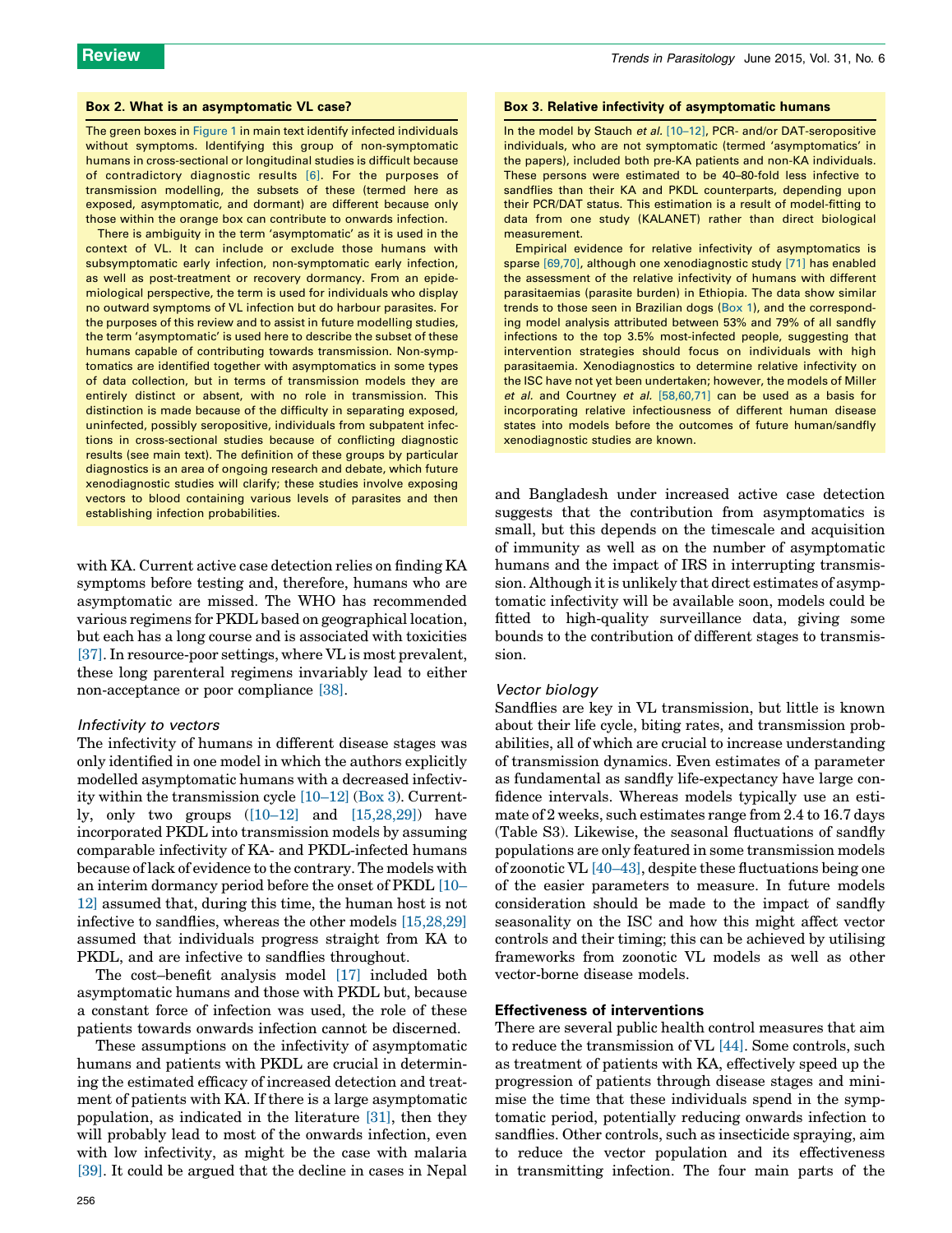transmission cycle that are affected by interventions (both current and hypothetical) are highlighted in [Figure](#page-4-0) 2. Each of these interventions has been discussed within one or more of the articles found by this review, and their modelling methods and results are discussed below.

#### Treatment of KA

Given the high mortality rate for untreated KA, most patients are believed to seek care eventually, although the time-delay before treatment can be long [\[8\].](#page-7-0) There are a variety of treatments available for KA, but some studies suggest that adherence, rather than treatment type, is the key factor that might result in differing probabilities of progression to PKDL or relapse to KA [\[45\].](#page-8-0)

In the model analysis by ELmojtaba et al. [\[28\]](#page-8-0), both first-line treatment rate and effectiveness of preventing PKDL are varied. The authors found that, with high treatment rates alone, there was a reduction in KA cases, but, because a proportion of these treatments produced a PKDL case, infection rates were still high. Unsurprisingly, increasing both treatment and effectiveness was more efficacious at reducing transmission.

Stauch *et al.* [\[10–12\]](#page-7-0) included three treatment types: first-line treatment of KA, second-line treatment following first-line treatment failure, and PKDL treatment. The authors showed that high treatment rates reduced the number of KA and PKDL cases. However, the intervention had almost no impact upon the large asymptomatic population and, consequently, transmission intensity was little affected [\[10\]](#page-7-0).

These two groups of papers suggest that treatment alone will not be enough to truly halt the transmission of VL, and that other interventions are needed when aiming for elimination, echoing the opinion of others [\[5,46\]](#page-7-0).

#### Vaccine

There is currently no human vaccine for VL; however, advances are being made and models have been used to study the benefits of potential candidates [\[32,47\].](#page-8-0) Lee et al. [\[17\]](#page-7-0) described the possible advantages of a VL vaccine through a cost–benefit analysis. They found that even a poorly effective vaccine (25% effective – a vaccine that fully protects 25% of those immunised against infection, but makes no difference to the remaining 75%) might be costeffective (for US\$ 100 or less), whereas vaccines with higher effectiveness might even be cost-saving. For Bihar, India, in particular, this work indicated that a vaccine would be beneficial because of the high prevalence of genetic resistance to first-line treatments that has developed in this region. This model [\[17\]](#page-7-0) used a constant (agedependent) force of infection that did not change in response to vaccine use. Consequently, it is hard to determine what indirect effects the vaccine might have on reducing disease prevalence.

ELmojtaba et al. [\[15\]](#page-7-0) showed that vaccination rates affected the transient dynamics through the rate of reduction of cases (in Sudan) but ultimately had little role in long-term prevalences where new cases are continuously imported. In particular, the authors noted that high levels of vaccine efficacy would be needed to reduce the equilibrium prevalence of VL significantly.

These contrasting results highlight the importance of understanding the underlying assumptions of the models when interpreting their results, and that the potential impact of a future vaccine is still uncertain.

#### Vector control

The main intervention for vector control is IRS, which is linked to a reduction in sandfly life expectancy and to a consequent reduction in sandfly populations [\[9\].](#page-7-0) Lowering the total vector population size reduces the biting pressure on each human by decreasing the ratio of vectors to hosts ([Figure](#page-4-0) 2). By reducing the sandfly life-expectancy, the vector is less likely to survive long enough to bite twice – once to acquire infection and again to infect a host. As the vector death rate increases, vectors spend less time infected.

Other interventions include reductions in sandfly breeding sites, which also limits population sizes, and insecticide-treated bed nets [\[44\]](#page-8-0). The use of bed nets decreases the contact rate between vectors and humans and, consequently, should lower transmission, not only to susceptible individuals, but also from infected ones, including asymptomatic humans and those with PKDL. Unfortunately, the KALANET programme indicated that, despite a reduction in sandfly density, bed nets were not effective at reducing incidence in this setting and, thus, IRS remains the main control strategy [\[48,49\]](#page-8-0).

Given the limited data on sandfly behaviour (as mentioned above), model assumptions and outputs are variable. Stauch et al. [\[10\]](#page-7-0) examined the effect of changing the three parameters corresponding to vector life-expectancy, vector population size, and bite rate. Each of the parameters appeared to result in a quasi-linear change in prevalence and incidence of infection. Further work by Stauch et al. [\[11\]](#page-7-0) examined control of vector breeding sites and killing vectors directly. These authors suggested that, to break transmission, either the vector population must be reduced by 79% through the destruction of breeding sites or it must be reduced by 67% by killing adult flies, the latter effectively decreasing the life-expectancy of the sandflies in addition to suppressing their population size.

#### Concluding remarks

Modelling is a useful tool in informing public health control programmes, but to date there have been relatively few VL models developed. This is partly because of the status of VL as an NTD with limited data availability. Modelling results point towards IRS in particular as a highly promising strategy to control transmission of VL. However, it is difficult to determine the best way forward to achieve the goals of the WHO given the current state of knowledge. The main weakness of the current modelling literature is the lack of fitting or validationagainstmultiple timepointdata.The onemodel parameterised by a moderndatasetis onlyfitted to the crosssectional, rather than the dynamic data [\[10–12\]](#page-7-0). There is an urgent need for more models of VLto be developed which can aid public health policy by analysing surveillance data and guide policy on areas where current strategies need to be improved. PKDL cases continue to occur from historic VL cases, cost-effective strategies to monitor these cases and limit onward transmission are required.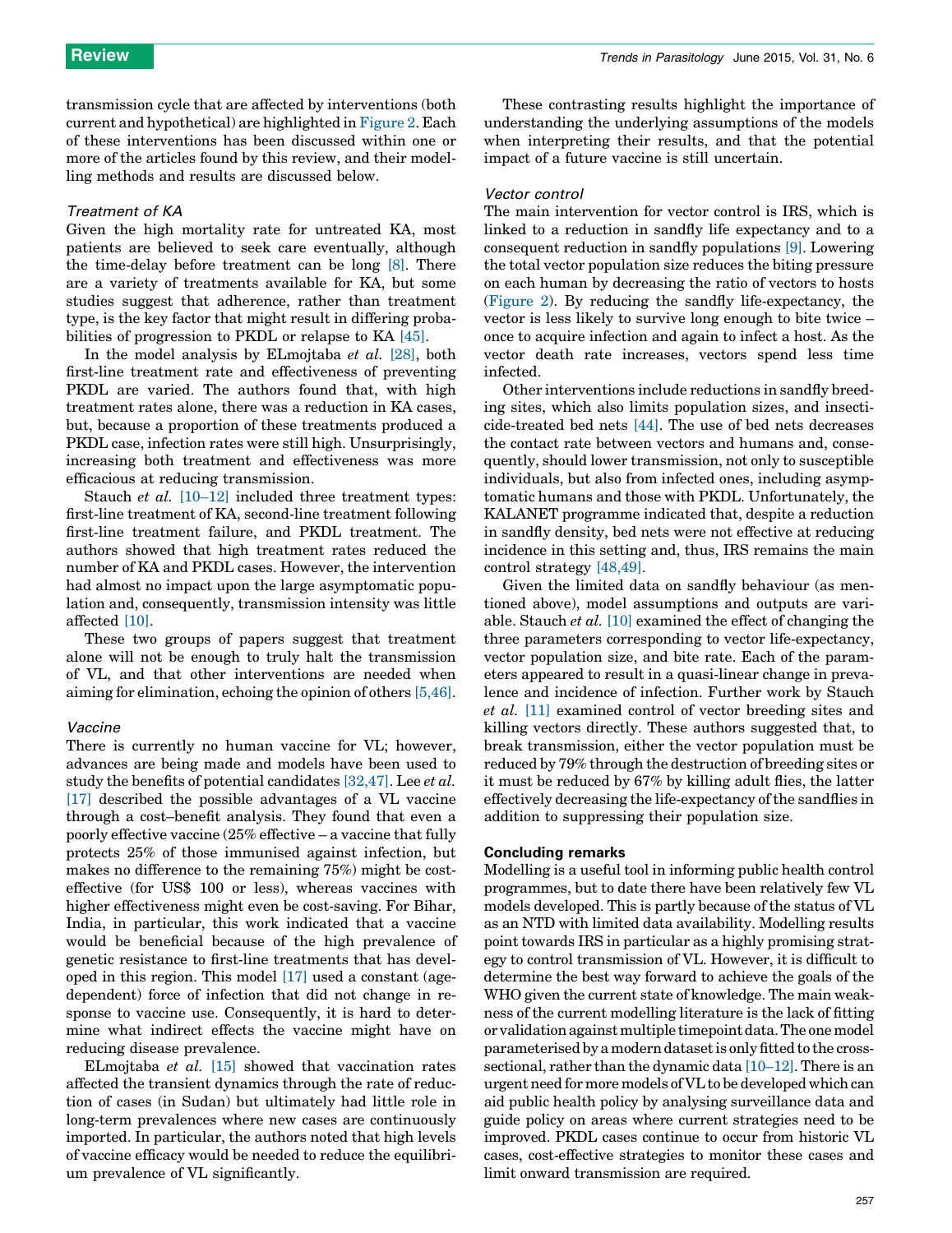#### <span id="page-7-0"></span>Box 4. Outstanding questions

- How infective are individuals with asymptomatic or PKDL infection?
- How large is this potential infectious reservoir? How do we detect and/or diagnose them?
- What is the best intervention or combination of interventions when targeting sustainable elimination?
- How can we establish elimination, given the potentially huge asymptomatic population?

The current suite of models are also limited in terms of the technical complexity and analyses which have been performed, such as exploring asymptotic/PKDL infectivity, sandfly seasonality, age-dependent exposure, and differences (both age and gender related) in treatment-seeking behaviour. Currently no stochastic individual-based models (IBM) exist that capture the transmission dynamics of VL. Stochastic models can simulate the probability of elimination as well as the probability of (re)-occurrence of outbreaks, both identified as crucial questions for VL on the ISC. Another technical need is for IBMs that can include more complexity including seasonality, migration and location. IBMs for other NTDs have shown to be of great value in aiding healthcare policy, such as estimating the impact of doubling the frequency of mass drug administration to accelerate elimination of onchocerciasis [\[50\]](#page-8-0) and lymphatic filariasis [\[51\]](#page-8-0), as well as combining various preventive and therapeutic interventions to interrupt leprosy transmission [\[52\]](#page-8-0).

Surveillance data, together with prior experience of the epidemiology of elimination, suggest that, although there are geographical areas where the current programmes will be successful, there will be those where additional interventions are required. If goals for the ISC, as well as longterm suppression of transmission, are to be achieved, it is essential that the transmission dynamics are understood and that intervention programmes are designed to maximise the reduction in transmission and the long-term sustainability of these goals. Availability of surveillance and research data is necessary to inform future models for them to be an effective tool to support the hugely impressive efforts to control VL on the ISC. As new datasets become available through the labours of experimental and field researchers, there are now opportunities for existing model refinement and novel model exploration to address outstanding questions (Box 4). To meet the ambitious targets of the WHO, it will be essential to maintain dialogue between modellers and programme managers, policy makers, and other researchers working to combat this disease.

#### Acknowledgements

The authors K.S.R. and T.D.H. acknowledge support from the Diagnostics Modelling Consortium, Imperial College London and the Bill & Melinda Gates Foundation. The authors E.A.L.R. and S.J.D.V. acknowledge support from the Bill & Melinda Gates Foundation (grant OPP1086560). The authors thank Azra Ghani, Sandra Laney and Orin Courtenay for helpful discussions.

#### Appendix A. Supplementary data

Supplementary data associated with this article can be found, in the online version, at <http://dx.doi.org/10.1016/j.pt.2015.03.007>.

#### References

- 1 Zijlstra, E.E. et al. (2003) [Post-kala-azar](http://refhub.elsevier.com/S1471-4922(15)00060-4/sbref0360) dermal leishmaniasis. Lancet [Infect.](http://refhub.elsevier.com/S1471-4922(15)00060-4/sbref0360) Dis. 3, 87–98
- 2 Crompton, D.W.T. (ed.) (2013) [Sustaining](http://refhub.elsevier.com/S1471-4922(15)00060-4/sbref0365) the Drive to Overcome the Global Impact of [Neglected](http://refhub.elsevier.com/S1471-4922(15)00060-4/sbref0365) Tropical Diseases, WHO
- 3 Picado, A. et al. (2014) Risk factors for visceral [leishmaniasis](http://refhub.elsevier.com/S1471-4922(15)00060-4/sbref0370) and [asymptomatic](http://refhub.elsevier.com/S1471-4922(15)00060-4/sbref0370) Leishmania donovani infection in India and Nepal. PLoS ONE 9, [e87641](http://refhub.elsevier.com/S1471-4922(15)00060-4/sbref0370)
- 4 Pascual Martínez, F. et al.  $(2012)$  Low castes have poor access to visceral [leishmaniasis](http://refhub.elsevier.com/S1471-4922(15)00060-4/sbref0375) treatment in Bihar. India. Trop. Med. Int. Health 17, [666–673](http://refhub.elsevier.com/S1471-4922(15)00060-4/sbref0375)
- 5 Ahmed, B-N. et al. (2014) Kala-azar (visceral [leishmaniasis\)](http://refhub.elsevier.com/S1471-4922(15)00060-4/sbref0380) elimination in [Bangladesh:](http://refhub.elsevier.com/S1471-4922(15)00060-4/sbref0380) successes and challenges. Curr. Trop. Med. Rep. 1, [163–169](http://refhub.elsevier.com/S1471-4922(15)00060-4/sbref0380)
- 6 Hasker, E. et al. (2014) Strong [association](http://refhub.elsevier.com/S1471-4922(15)00060-4/sbref0385) between serological status and probability of progression to clinical visceral [leishmaniasis](http://refhub.elsevier.com/S1471-4922(15)00060-4/sbref0385) in [prospective](http://refhub.elsevier.com/S1471-4922(15)00060-4/sbref0385) cohort studies in India and Nepal. PLoS Negl. Trop. Dis. 8, [e2657](http://refhub.elsevier.com/S1471-4922(15)00060-4/sbref0385)
- 7 Huda, M.M. et al. (2012) Active case [detection](http://refhub.elsevier.com/S1471-4922(15)00060-4/sbref0390) in national visceral [leishmaniasis](http://refhub.elsevier.com/S1471-4922(15)00060-4/sbref0390) elimination programs in Bangladesh, India, and Nepal: feasibility, [performance](http://refhub.elsevier.com/S1471-4922(15)00060-4/sbref0390) and costs. BMC Public Health 12, [1001](http://refhub.elsevier.com/S1471-4922(15)00060-4/sbref0390)
- 8 Mondal, D. et al. (2009) Visceral [leishmaniasis](http://refhub.elsevier.com/S1471-4922(15)00060-4/sbref0395) elimination programme in India, [Bangladesh,](http://refhub.elsevier.com/S1471-4922(15)00060-4/sbref0395) and Nepal: reshaping the case finding/case [management](http://refhub.elsevier.com/S1471-4922(15)00060-4/sbref0395) strategy. PLoS Negl. Trop. Dis. 3, e355
- 9 Joshi, A.B. et al. (2009) Chemical and [environmental](http://refhub.elsevier.com/S1471-4922(15)00060-4/sbref0400) vector control as a contribution to the elimination of visceral [leishmaniasis](http://refhub.elsevier.com/S1471-4922(15)00060-4/sbref0400) on the Indian [subcontinent:](http://refhub.elsevier.com/S1471-4922(15)00060-4/sbref0400) cluster randomized controlled trials in Bangladesh, India and [Nepal.](http://refhub.elsevier.com/S1471-4922(15)00060-4/sbref0400) BMC Med. 7, 54
- 10 Stauch, A. et al. (2011) Visceral [leishmaniasis](http://refhub.elsevier.com/S1471-4922(15)00060-4/sbref0405) in the Indian [subcontinent:](http://refhub.elsevier.com/S1471-4922(15)00060-4/sbref0405) modelling epidemiology and control. PLoS Negl. Trop. Dis. 5, [e1405](http://refhub.elsevier.com/S1471-4922(15)00060-4/sbref0405)
- 11 Stauch, A. et al. (2014) Model-based [investigations](http://refhub.elsevier.com/S1471-4922(15)00060-4/sbref0410) of different vectorrelated intervention strategies to eliminate visceral [leishmaniasis](http://refhub.elsevier.com/S1471-4922(15)00060-4/sbref0410) on the Indian [subcontinent.](http://refhub.elsevier.com/S1471-4922(15)00060-4/sbref0410) PLoS Negl. Trop. Dis. 8, e2810
- 12 Stauch, A. et al. (2012) Treatment of visceral [leishmaniasis:](http://refhub.elsevier.com/S1471-4922(15)00060-4/sbref0415) modelbased analyses on the spread of [antimony-resistant](http://refhub.elsevier.com/S1471-4922(15)00060-4/sbref0415) L. donovani in [Bihar.](http://refhub.elsevier.com/S1471-4922(15)00060-4/sbref0415) India. PLoS Negl. Trop. Dis. 6, e1973
- 13 Mubayi, A. et al. (2010) Transmission dynamics and [underreporting](http://refhub.elsevier.com/S1471-4922(15)00060-4/sbref0420) of [kala-azar](http://refhub.elsevier.com/S1471-4922(15)00060-4/sbref0420) in the Indian state of Bihar. J. Theor. Biol. 262, 177–185
- 14 Hartemink, N. et al. (2011) Integrated mapping of [establishment](http://refhub.elsevier.com/S1471-4922(15)00060-4/sbref0425) risk for emerging [vector-borne](http://refhub.elsevier.com/S1471-4922(15)00060-4/sbref0425) infections: a case study of canine [leishmaniasis](http://refhub.elsevier.com/S1471-4922(15)00060-4/sbref0425) in southwest France. PLoS ONE 6, e20817
- 15 ELmojtaba, I.M. et al. (2012) [Vaccination](http://refhub.elsevier.com/S1471-4922(15)00060-4/sbref0430) model for visceral [leishmaniasis](http://refhub.elsevier.com/S1471-4922(15)00060-4/sbref0430) with infective immigrants. Math. Methods Appl. Sci. 36, [216–226](http://refhub.elsevier.com/S1471-4922(15)00060-4/sbref0430)
- 16 Dye, C. and Wolpert, D.M. (1988) [Earthquakes,](http://refhub.elsevier.com/S1471-4922(15)00060-4/sbref0435) influenza and cycles of Indian [kala-azar.](http://refhub.elsevier.com/S1471-4922(15)00060-4/sbref0435) Trans. R. Soc. Trop. Med. Hyg. 82, 843–850
- 17 Lee, B.Y. et al. (2012) The economic value of a visceral [leishmaniasis](http://refhub.elsevier.com/S1471-4922(15)00060-4/sbref0440) vaccine in Bihar state, India. Am. J. Trop. Med. Hyg. 86, [417–425](http://refhub.elsevier.com/S1471-4922(15)00060-4/sbref0440)
- 18 Das, V.N.R. et al. (2011) [Asymptomatic](http://refhub.elsevier.com/S1471-4922(15)00060-4/sbref0445) infection of visceral leishmaniasis in [hyperendemic](http://refhub.elsevier.com/S1471-4922(15)00060-4/sbref0445) areas of Vaishali district, Bihar, India: a challenge to kala-azar elimination [programmes.](http://refhub.elsevier.com/S1471-4922(15)00060-4/sbref0445) Trans. R. Soc. Trop. Med. Hyg 105, [661–666](http://refhub.elsevier.com/S1471-4922(15)00060-4/sbref0445)
- 19 Patole, S. et al. (2014) Multiple relapses of visceral [leishmaniasis](http://refhub.elsevier.com/S1471-4922(15)00060-4/sbref0450) in a patient with HIV in India: a [treatment](http://refhub.elsevier.com/S1471-4922(15)00060-4/sbref0450) challenge. Int. J. Infect. Dis. 25, [204–206](http://refhub.elsevier.com/S1471-4922(15)00060-4/sbref0450)
- 20 Burza, S. et al. (2014) HIV and visceral [leishmaniasis](http://refhub.elsevier.com/S1471-4922(15)00060-4/sbref0455) co-infection in Bihar, India: an [under-recognised](http://refhub.elsevier.com/S1471-4922(15)00060-4/sbref0455) and under-diagnosed threat against [elimination.](http://refhub.elsevier.com/S1471-4922(15)00060-4/sbref0455) Clin. Infect. Dis. 59, 552–555
- 21 Zijlstra, E.E. et al. (1994) Endemic [kala-azar](http://refhub.elsevier.com/S1471-4922(15)00060-4/sbref0460) in Eastern Sudan: a [longitudinal](http://refhub.elsevier.com/S1471-4922(15)00060-4/sbref0460) study on the incidence of clinical and subclinical infection and post-kala-azar demal [leishmaniasis.](http://refhub.elsevier.com/S1471-4922(15)00060-4/sbref0460) Am. J. Trop. Med. Hyg. 51, [826–836](http://refhub.elsevier.com/S1471-4922(15)00060-4/sbref0460)
- 22 Zijlstra, E.E. et al. (2000) [Post-kala-azar](http://refhub.elsevier.com/S1471-4922(15)00060-4/sbref0465) dermal leishmaniasis in the Sudan: clinical [presentation](http://refhub.elsevier.com/S1471-4922(15)00060-4/sbref0465) and differential diagnosis. Br. J. [Dermatol.](http://refhub.elsevier.com/S1471-4922(15)00060-4/sbref0465) 143, 136–143
- 23 Rahman, K.M. et al. (2010) Increasing incidence of [post-kala-azar](http://refhub.elsevier.com/S1471-4922(15)00060-4/sbref0470) dermal leishmaniasis in a [population-based](http://refhub.elsevier.com/S1471-4922(15)00060-4/sbref0470) study in Bangladesh. Clin. [Infect.](http://refhub.elsevier.com/S1471-4922(15)00060-4/sbref0470) Dis. 50, 73–76
- 24 [Cunningham,](http://refhub.elsevier.com/S1471-4922(15)00060-4/sbref0475) J. et al. (2012) A global comparative evaluation of commercial [immunochromatographic](http://refhub.elsevier.com/S1471-4922(15)00060-4/sbref0475) rapid diagnostic tests for visceral [leishmaniasis.](http://refhub.elsevier.com/S1471-4922(15)00060-4/sbref0475) Clin. Infect. Dis. 55, 1312–1319